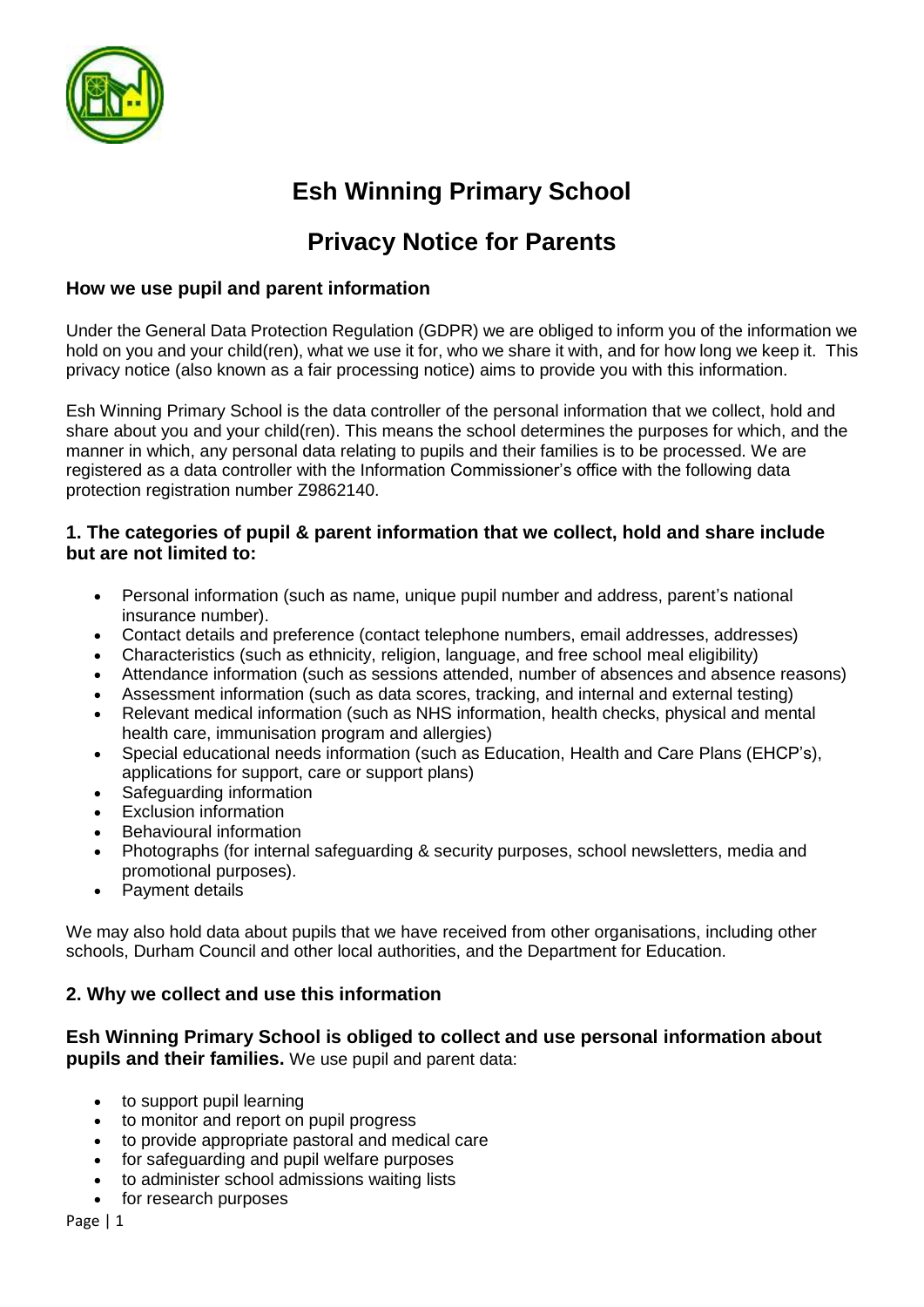- to inform you about events and other things happening in the school
- to assess the quality of our services
- to comply with the law

#### **3. The lawful basis on which we use this information**

Our lawful basis for collecting and processing pupil information is defined under Article 6(1) of the GDPR, and the following sub-paragraphs apply:

- a) Data subject gives consent for one or more specific purposes.
- b) Processing is necessary for the performance of a contract.
- c) Processing is necessary to comply with the legal obligations of the controller.
- d) Processing is necessary to protect the vital interests of the data subject.
- e) Processing is necessary for tasks in the public interest or exercise of authority vested in the controller (the provision of education).

Our lawful basis for collecting and processing pupil information is also further defined under Article 9(2) of the GDPR in that some of the information we process is sensitive personal information, for example, personal data relating to race or ethnic origin, religious beliefs, data concerning health) and the following sub-paragraphs in Article 9(2) of the GDPR apply:

- a) The data subject has given explicit consent to the processing
- b) Processing is necessary for the purposes of carrying out the obligations and exercising specific rights of the school or of pupils and their parents
- c) Processing is necessary to protect the vital interests of the data subject
- f) Processing is necessary for the establishment, exercise or defence of legal claims
- g) Processing is necessary for reasons of substantial public interest
- h) Processing is necessary for the purposes of preventative or occupational medicine and the provision of health or social care or treatment.
- i) Processing is necessary for reasons of public interest in the area of public health

A full breakdown of the information we collect on pupils and parents and the lawful basis can be requested from the school office.

Where we have obtained consent to use pupils' personal data, this consent can be withdrawn at any time. We will make this clear when we ask for consent and explain how consent can be withdrawn.

Some of the reasons listed above for collecting and using pupils' personal data overlap, and there may be several grounds which justify our use of this data.

An example of how we use the information you provide is:

*The submission of the school census returns, including a set of named pupil records, is a statutory requirement on schools under Section 537A of the Education Act 1996.*

*Putting the school census on a statutory basis:*

- *means that schools do not need to obtain parental or pupil consent to the provision of information*
- *ensures schools are protected from any legal challenge that they are breaching a duty of confidence to pupils*
- *helps to ensure that returns are completed by schools*

## **4. Collecting pupil information**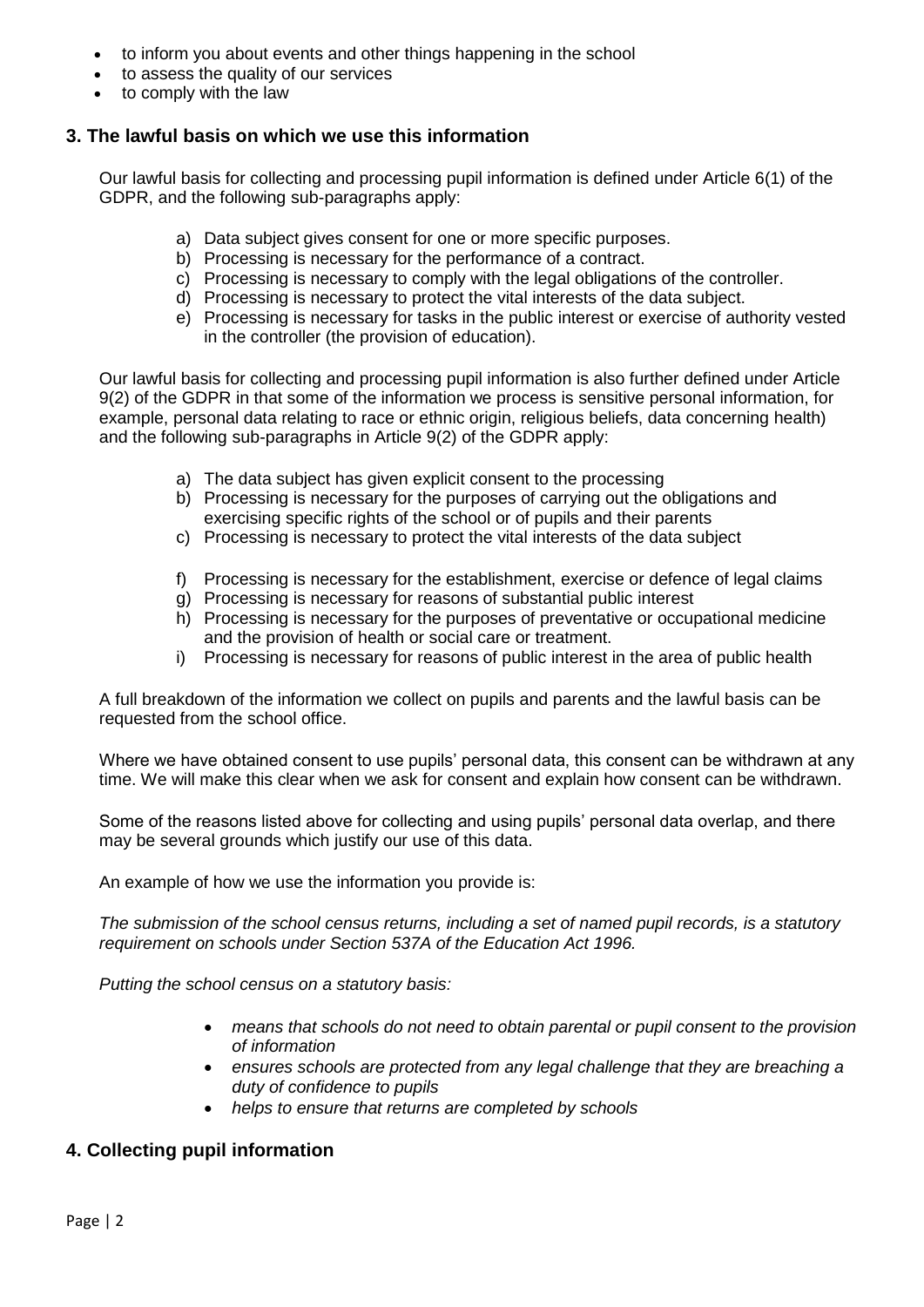Whilst the majority of pupil information you provide to us is mandatory, some of it is provided to us on a voluntary basis. In order to comply with the General Data Protection Regulation, we will inform you whether you are required to provide certain pupil information to us or if you have a choice in this. Where we have obtained consent to use pupils' personal data, this consent can be withdrawn at any time. We will make this clear when we ask for consent and explain how consent can be withdrawn.

## **5. Storing pupil data**

We have robust data protection policies and procedures in place to protect the personal information that we hold about you and your child(ren), which are regularly reviewed. Further information about our data protection polices can be found on our website or by contacting the school office.

We hold pupil data whilst your child remains at Esh Winning Primary School*.* The file we hold about your child will follow them when they leave our school. However, where there is a legal obligation to retain information about your child once he/she has left our school, it will be retained in line with our Records Management and Disposal of Records Schedule. Full details of data retention periods adopted by Esh Winning Primary School can be found by contacting the school office.

## **6. Who we share pupil information with**

We routinely share pupil information with appropriate third parties, including:

- Durham Council and other local authorities to meet our legal obligations to share certain information with it, such as safeguarding concerns and exclusions
- The Department for Education
- The pupil's family and representatives
- Educators and examining bodies
- Ofsted
- Suppliers and service providers Charanga Yumu, Seesaw, Harper Collins Adapt Maths, Six into Seven, Apple School, Cool Milk, CPOMS, eCadets, EduFocus (EVOLVE), Fischer Family Trust, Groupcall, NFER, Parentpay, Riverdale, SIMS, Smoothwall, Swimphony, Tempest Photography, Times Table Rockstars, Wonde to enable them to provide the service we have contracted them for or for the purposes of helping school to deliver the national curriculum.
- Financial organisations, (including Education Mutual school insurer provider)
- Central and local government
- Our auditors
- Survey and research organisations
- Health authorities
- Security organisations
- Health and social welfare organisations
- Professional advisers and consultants
- Charities and voluntary organisations
- Police forces, courts, tribunals
- Professional bodies
- Schools that the pupil's attend after leaving us

Where we transfer personal data to a country or territory outside the UK, we will do so in accordance with UK data protection law. When transferring personal information outside the UK, we will:

- include the standard contractual data protection clauses approved by the European Commission for transferring personal information outside the UK into our contracts with those third parties (these are the clauses approved under Article 46.2 of the General Data Protection Regulation (GDPR)); or
- ensure that the legal framework in the country in which your personal information will be handled has been assessed as providing adequate protection for individuals' rights and freedoms for their personal data by the UK Government.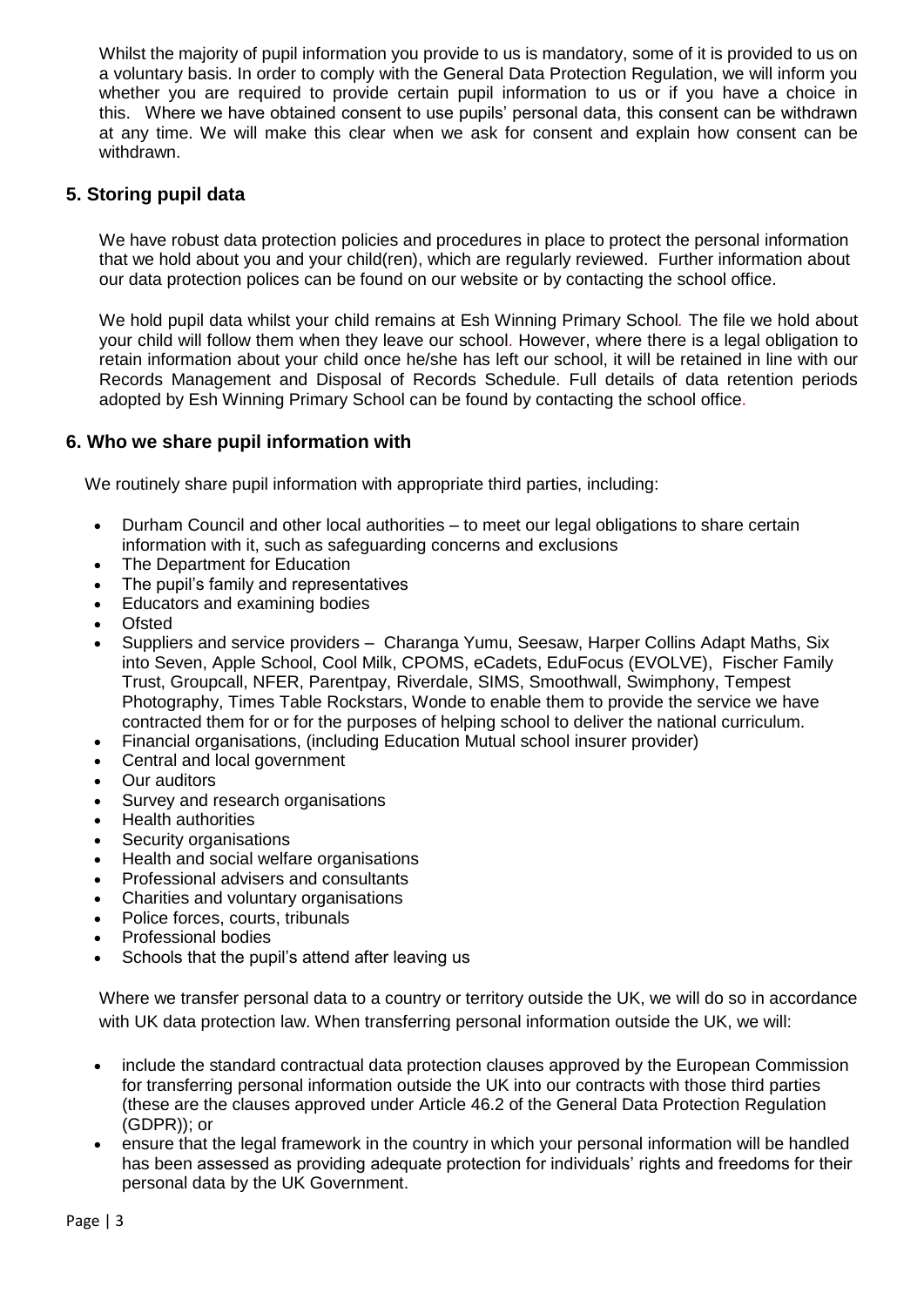You can find out further information about the rules on data transfers outside the UK, including the mechanisms that we rely upon, on the website of the UK Information Commissioner's Office <https://ico.org.uk/>

## **7. Why we share pupil information**

We do not share information about our pupils with anyone without consent unless the law and our policies allow us to do so.

We share pupils' data with the Department for Education (DfE) on a statutory basis. This data sharing underpins school funding and educational attainment policy and monitoring. We may share information with third parties that contract with DfE

We are required to share information about our pupils, or former pupils, with Durham Council and the DfE under section 3 of The Education (Information about Individual Pupils) (England) Regulations 2013.

#### **8. Data collection requirements:**

To find out more about the data collection requirements placed on us by the Department for Education (for example; via the school census) visit: [https://www.gov.uk/education/data-collection](https://www.gov.uk/education/data-collection-and-censuses-for-schools)[and-censuses-for-schools.](https://www.gov.uk/education/data-collection-and-censuses-for-schools)

#### **9. The National Pupil Database (NPD)**

The NPD is owned and managed by the Department for Education and contains information about pupils in schools in England. It provides invaluable evidence on educational performance to inform independent research, as well as studies commissioned by the Department. It is held in electronic format for statistical purposes. This information is securely collected from a range of sources including schools, local authorities and awarding bodies.

We are required by law, to provide information about our pupils to the DfE as part of statutory data collections such as the school census and early years' census. Some of this information is then stored in the NPD. The law that allows this is the Education (Information About Individual Pupils) (England) Regulations 2013.

To find out more about the NPD, go to [https://www.gov.uk/government/publications/national-pupil](https://www.gov.uk/government/publications/national-pupil-database-user-guide-and-supporting-information)[database-user-guide-and-supporting-information.](https://www.gov.uk/government/publications/national-pupil-database-user-guide-and-supporting-information)

DfE may share information about our pupils from the NPD with third parties who promote the education or well-being of children in England by:

- Conducting research or analysis
- Producing statistics
- Providing information, advice or guidance

The DfE has robust processes in place to ensure the confidentiality of our data is maintained and there are stringent controls in place regarding access and use of the data. Decisions on whether the DfE releases data to third parties are subject to a strict approval process and based on a detailed assessment of:

- Who is requesting the data
- The purpose for which it is required
- The level and sensitivity of data requested: and
- The arrangements in place to store and handle the data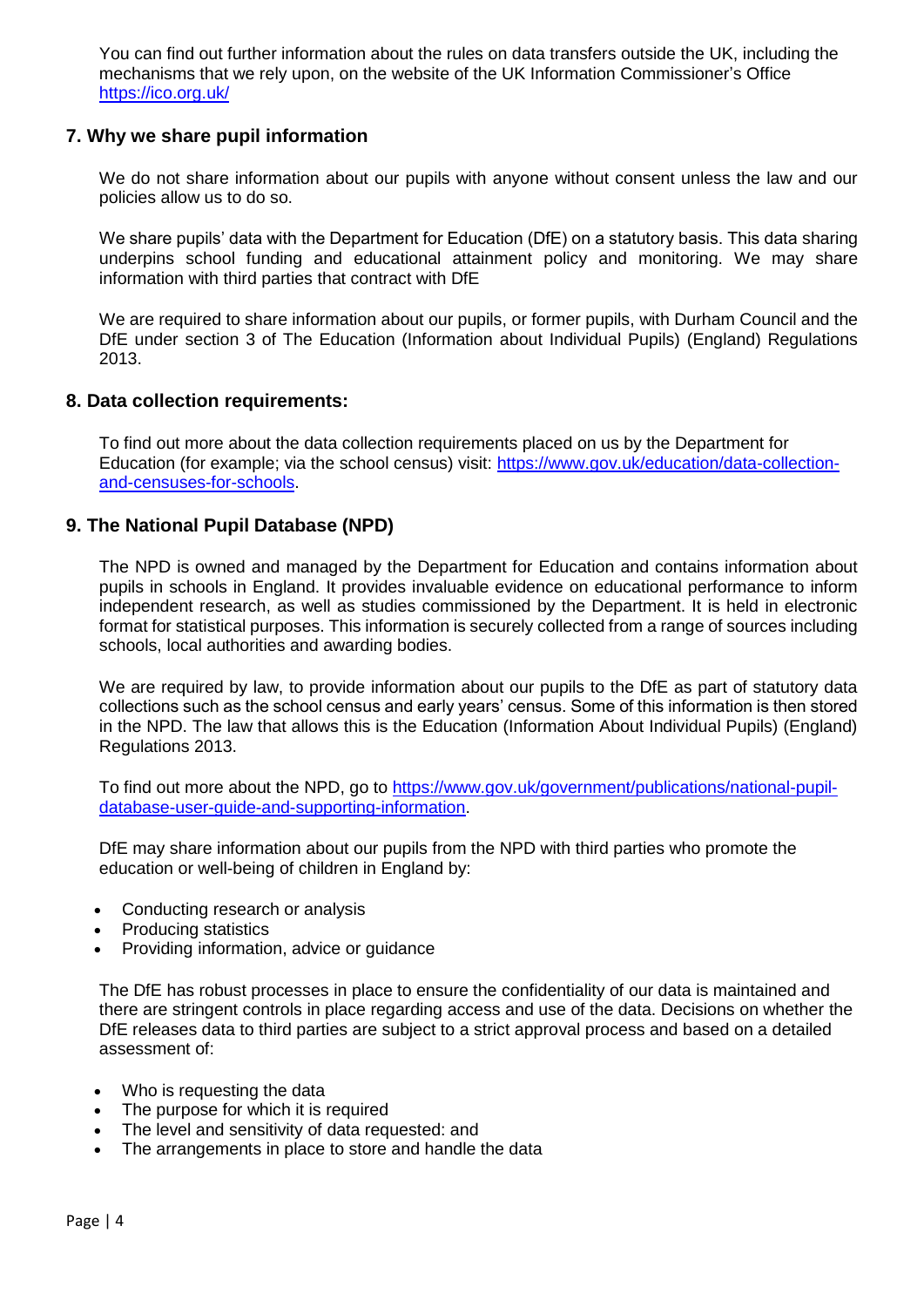To be granted access to pupil information, organisations must comply with strict terms and conditions covering the confidentiality and handling of the data, security arrangements and retention and use of the data.

For more information about the DfE data sharing process, please visit: [https://www.gov.uk/data](https://www.gov.uk/data-protection-how-we-collect-and-share-research-data)[protection-how-we-collect-and-share-research-data](https://www.gov.uk/data-protection-how-we-collect-and-share-research-data)

For information about which organisations the DfE has provided pupil information, (and for which project), please visit the following website: [https://www.gov.uk/government/publications/national](https://www.gov.uk/government/publications/national-pupil-database-requests-received)[pupil-database-requests-received](https://www.gov.uk/government/publications/national-pupil-database-requests-received)

You can contact the DfE for further information using the hyperlink<https://www.gov.uk/contact-dfe>

#### **10. Requesting access to your personal data and your Data Protection Rights**

Under data protection legislation, parents and pupils have the right to request access to information about them that we hold, through a Subject Access Request (SAR)

Parents/carers can make a request with respect to their child's data where the child is not considered mature enough to understand their rights over their own data (usually under the age of 12), or where the child has provided consent.

Parents have the right to make a subject access request with respect to any personal data the school holds about them.

If you make a subject access request, and we hold information about you or your child, we will:

- Give you a description of it
- Tell you why we are holding, and processing it, and how long we will keep it for
- Explain where we got it from, if not from you or your child
- Tell you who it has been, or will be, shared with
- Let you know whether any automated decision-making is being applied to the data, and any consequences of this
- Give you a copy of the information in an intelligible form

Individuals also have the right for their personal information to be transmitted electronically to another organisation in certain circumstances.

To make SAR for your personal information, or the personal information of your child(ren), contact Mrs Hattersley. A Subject Access Request form can also be found on our school website <http://www.eshwinning.durham.sch.uk/parents/school-office/>

You also have the right to:

- Object to processing of personal data that is likely to cause, or is causing, damage or distress
- Prevent processing for direct marketing
- Object to decisions being taken by automated means
- In certain circumstances, have inaccurate or incomplete personal data rectified, blocked, restricted, erased or destroyed.
- claim compensation for damages caused by a breach of the Data Protection regulations

#### **11. Requesting access to your child's educational record**

Parents have a right of access to their child's educational record under the Education (Pupil Information) (England) Regulations 2005. A parent wishing to exercise their right of access to their child's educational record under the Regulations must make their request in writing to the Board of Governors.